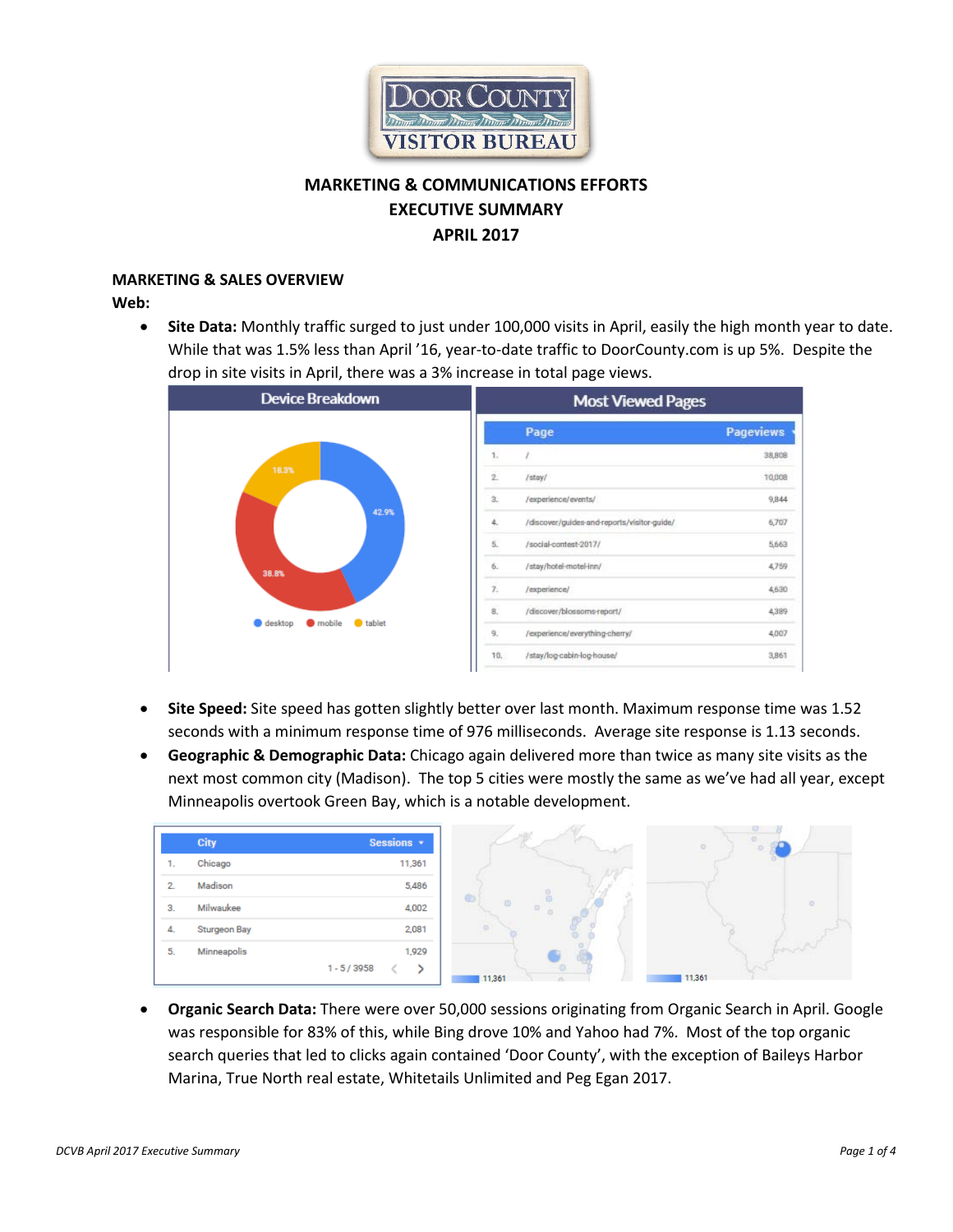# **EMarketing:**

Out of 189,921 successful deliveries, we had 38,581 total opens from the original and remail, good for a 20.3% open rate. We also had 4,825 total clicks. We once again did multivariate testing on the April newsletter, trying out 4 different subject lines and 2 variations of pre-header copy. We saw better open rates from the 2 subject lines with emoji's in them.

In April we also conducted a revamped seasonal blast that included the Season of Blossoms campaign, video and animation. For example when a person opens the email on desktop spring video highlights start playing, when they scroll down the imagery shifts and changes like the cherry blossoms blooming. We will also be doing one for Summer, Fall and Winter. [www.doorcounty.com/spring-seasonal](http://www.doorcounty.com/spring-seasonal)



**GLOSSARY:** 

*CTR = Unique or Total Clicks divided by Total Delivered CTO = Unique or Total Clicks divided by Unique or Total Opened Clicks = Clicks on a link on the home page of the newsletter and clicks on to the other newsletter pages PPC = Pay Per Click* 

#### **I Am Tourism**

In honor of National Tourism Week, we produced an I am Tourism video that goes beyond the hostess station and reflects how tourism impacts local businesses and the amenities we all enjoy. The video will be show at the annual Tourism Week Breakfast and highlighted in the NTW program that will be mailed to every household and permit holder in Door County.

**Groups Sales:** Worked with 3 senior groups, 1 military group, 1 girl scout group, 1 cruise ship group and mailed Visitor Guides to 36 tour operators.

**Meeting/Event Sales:** Received 1 meeting RFP, received 6 wedding inquiries, worked with Mad City Bridal to have our Wedding Guide included in each attendee's bag (600 guides provided) at shows in Rockford and Madison and emailed wedding info to 661 leads provided by Mad City Bridal. We were also one of the featured destination giveaways at each show (gave away a 1-night stay and Door County gift certificates).

#### **Social:**

- **Facebook:** Visible Intelligence picked up comments referring to Door County on several Facebook pages including Country Living Magazine, The Knot, WLUK-TV and NPR. Facebook video had 65,571 with the Lighthouse Video reaching nearly 80,000 impressions. Explore the Door Live at Cana Island Lighthouse garnered roughly 50,000 impressions and nearly 18,000 views. Facebook Friend impressions in April was 15.4 million, and Likes just crested 90,000.
- **Twitter:** Over 3.8 million impressions came in on Twitter. We currently have 5,439 followers.
- **Instagram:** Our audience continues to grow. As of May 1 we have 21,202 followers vs the 7,403 in 2016.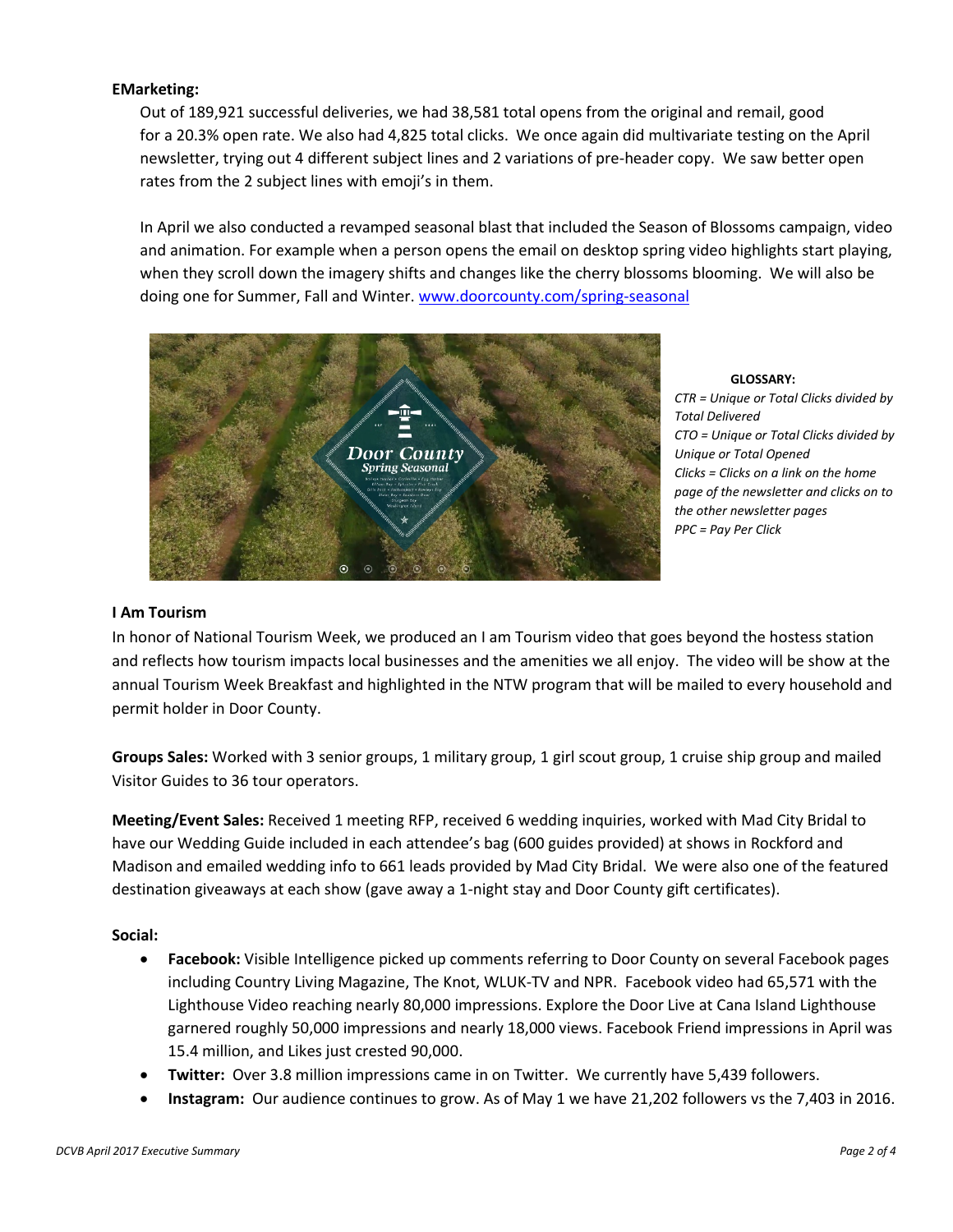### **Media:**

• Our media buy brought us 7.6 million impressions. In April we had media running in Brand USA's 2017 guide, Facebook/Instagram/Twitter targeting Lead Generation, Google Adwords, Display Interactive, Beloit Visitor Center and WI Tourism Travel Guide. In May we will be running across all channels including online video, broadcast, cable and outdoor display interactive. Below is an example of our 2017 creative.



**Visitor Guide:** Hard copy visitor guide requests and online visitor guide visits (combined total) for April 2017 were 4,912. 2,489 Hard Copy/2,423 Online. We will be expecting a bigger bump in numbers once our RFI buy starts on Comcast in Chicago. (This is the program that allows a viewer to order a guide directly from their remote when the commercial is playing)